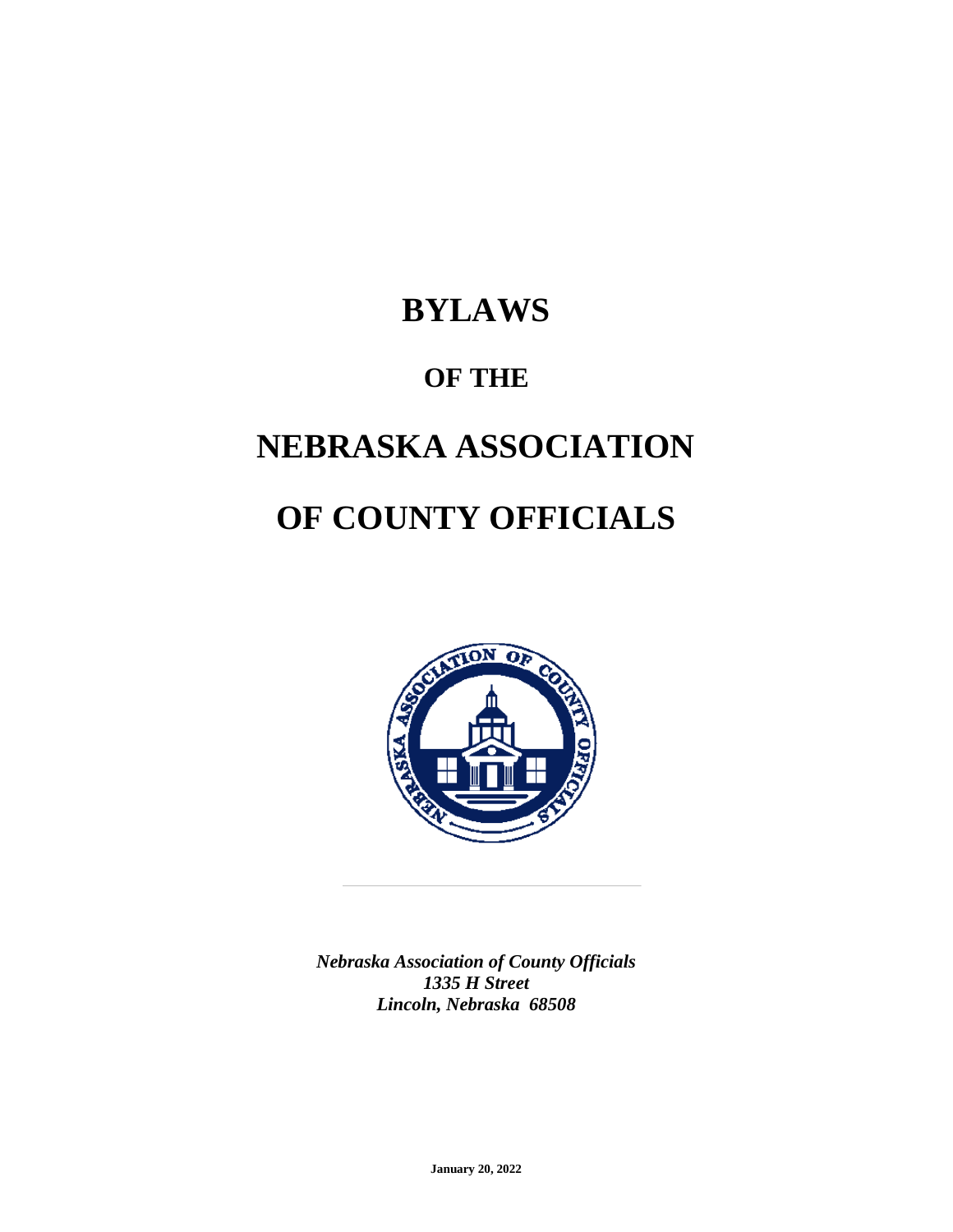# **TABLE OF CONTENTS**

| Section 1.<br>Section 2.<br>Section 3.<br>Section 4.<br>Section 5.<br>Section 6.<br>Section 1.<br>Section 2.<br>Section 3.<br>Section 4.<br>Section 5.<br>Section 6.<br>Section 7.<br>Section 1.<br>Section 2a.<br>Section 2b.<br>Section 3.<br>Section 4.<br>Section 5.<br>Section 6.<br>Section 7.<br>Section 8.<br>Section 9.<br>Section 1.<br>Section 2.<br>Section 3.<br>Section 4.<br>Section 5.<br>Section 6.<br>Section 7.<br>Section 8.<br>Section 9. |  |  |
|----------------------------------------------------------------------------------------------------------------------------------------------------------------------------------------------------------------------------------------------------------------------------------------------------------------------------------------------------------------------------------------------------------------------------------------------------------------|--|--|
|                                                                                                                                                                                                                                                                                                                                                                                                                                                                |  |  |
|                                                                                                                                                                                                                                                                                                                                                                                                                                                                |  |  |
|                                                                                                                                                                                                                                                                                                                                                                                                                                                                |  |  |
|                                                                                                                                                                                                                                                                                                                                                                                                                                                                |  |  |
|                                                                                                                                                                                                                                                                                                                                                                                                                                                                |  |  |
|                                                                                                                                                                                                                                                                                                                                                                                                                                                                |  |  |
|                                                                                                                                                                                                                                                                                                                                                                                                                                                                |  |  |
|                                                                                                                                                                                                                                                                                                                                                                                                                                                                |  |  |
|                                                                                                                                                                                                                                                                                                                                                                                                                                                                |  |  |
|                                                                                                                                                                                                                                                                                                                                                                                                                                                                |  |  |
|                                                                                                                                                                                                                                                                                                                                                                                                                                                                |  |  |
|                                                                                                                                                                                                                                                                                                                                                                                                                                                                |  |  |
|                                                                                                                                                                                                                                                                                                                                                                                                                                                                |  |  |
|                                                                                                                                                                                                                                                                                                                                                                                                                                                                |  |  |
|                                                                                                                                                                                                                                                                                                                                                                                                                                                                |  |  |
|                                                                                                                                                                                                                                                                                                                                                                                                                                                                |  |  |
|                                                                                                                                                                                                                                                                                                                                                                                                                                                                |  |  |
|                                                                                                                                                                                                                                                                                                                                                                                                                                                                |  |  |
|                                                                                                                                                                                                                                                                                                                                                                                                                                                                |  |  |
|                                                                                                                                                                                                                                                                                                                                                                                                                                                                |  |  |
|                                                                                                                                                                                                                                                                                                                                                                                                                                                                |  |  |
|                                                                                                                                                                                                                                                                                                                                                                                                                                                                |  |  |
|                                                                                                                                                                                                                                                                                                                                                                                                                                                                |  |  |
|                                                                                                                                                                                                                                                                                                                                                                                                                                                                |  |  |
|                                                                                                                                                                                                                                                                                                                                                                                                                                                                |  |  |
|                                                                                                                                                                                                                                                                                                                                                                                                                                                                |  |  |
|                                                                                                                                                                                                                                                                                                                                                                                                                                                                |  |  |
|                                                                                                                                                                                                                                                                                                                                                                                                                                                                |  |  |
|                                                                                                                                                                                                                                                                                                                                                                                                                                                                |  |  |
|                                                                                                                                                                                                                                                                                                                                                                                                                                                                |  |  |
|                                                                                                                                                                                                                                                                                                                                                                                                                                                                |  |  |
|                                                                                                                                                                                                                                                                                                                                                                                                                                                                |  |  |
|                                                                                                                                                                                                                                                                                                                                                                                                                                                                |  |  |
|                                                                                                                                                                                                                                                                                                                                                                                                                                                                |  |  |
|                                                                                                                                                                                                                                                                                                                                                                                                                                                                |  |  |
|                                                                                                                                                                                                                                                                                                                                                                                                                                                                |  |  |
|                                                                                                                                                                                                                                                                                                                                                                                                                                                                |  |  |
|                                                                                                                                                                                                                                                                                                                                                                                                                                                                |  |  |
|                                                                                                                                                                                                                                                                                                                                                                                                                                                                |  |  |
|                                                                                                                                                                                                                                                                                                                                                                                                                                                                |  |  |
|                                                                                                                                                                                                                                                                                                                                                                                                                                                                |  |  |
|                                                                                                                                                                                                                                                                                                                                                                                                                                                                |  |  |
|                                                                                                                                                                                                                                                                                                                                                                                                                                                                |  |  |
|                                                                                                                                                                                                                                                                                                                                                                                                                                                                |  |  |
|                                                                                                                                                                                                                                                                                                                                                                                                                                                                |  |  |
|                                                                                                                                                                                                                                                                                                                                                                                                                                                                |  |  |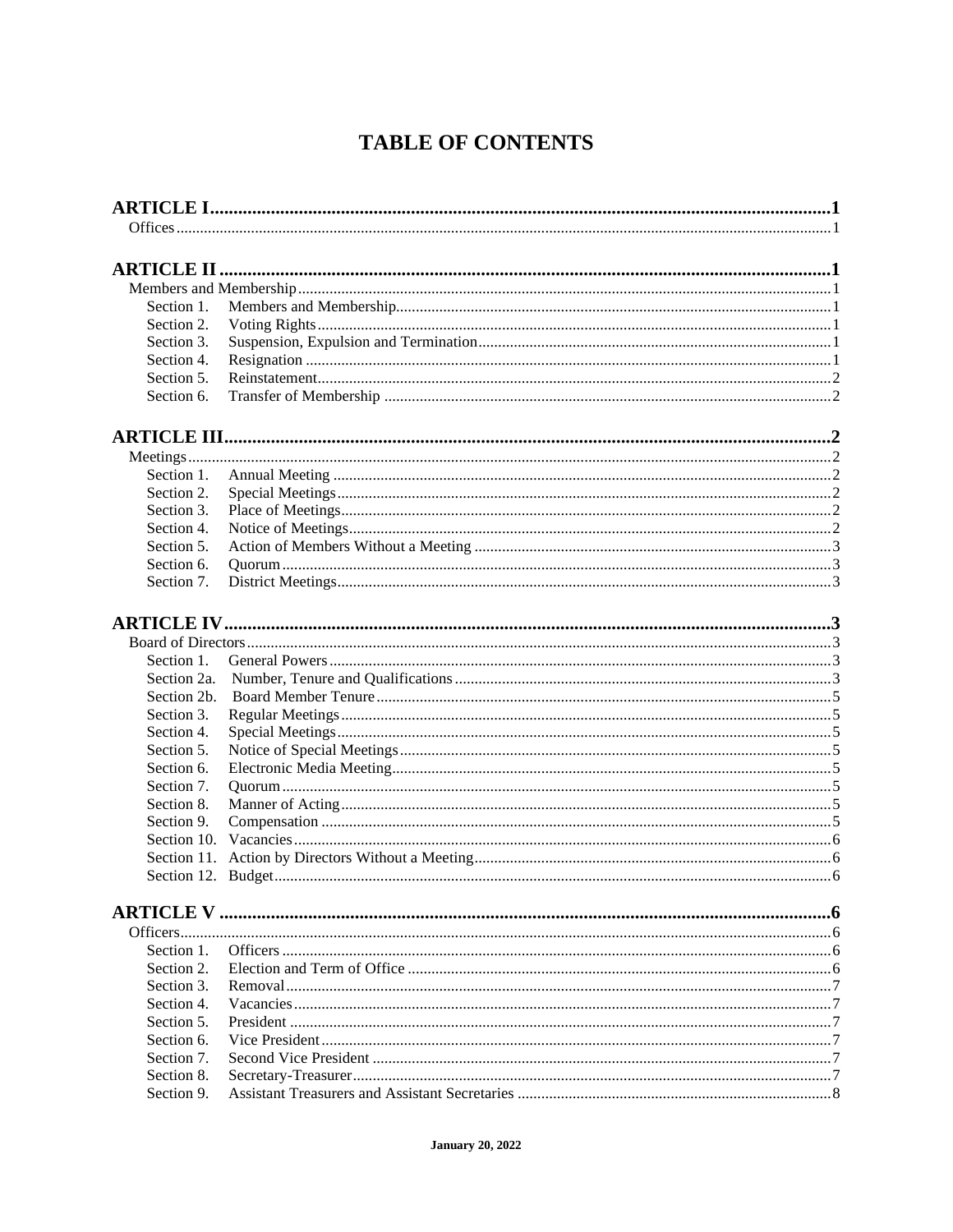| Section 1. |                |  |
|------------|----------------|--|
| Section 2. |                |  |
| Section 3. |                |  |
|            | А.             |  |
|            | B <sub>1</sub> |  |
|            | $\mathcal{C}$  |  |
| Section 4. |                |  |
| Section 5. |                |  |
| Section 6. |                |  |
| Section 7. |                |  |
| Section 8. |                |  |
| Section 9. |                |  |
|            |                |  |
|            |                |  |
|            |                |  |
| Section 1. |                |  |
| Section 2. |                |  |
| Section 3. |                |  |
| Section 4. |                |  |
|            |                |  |
|            |                |  |
|            |                |  |
|            |                |  |
|            |                |  |
|            |                |  |
| Section 1. |                |  |
| Section 2. |                |  |
| Section 3. |                |  |
|            |                |  |
|            |                |  |
|            |                |  |
|            |                |  |
|            |                |  |
|            |                |  |
|            |                |  |
|            |                |  |
|            |                |  |
|            |                |  |
|            |                |  |
|            |                |  |
|            |                |  |
|            |                |  |
|            |                |  |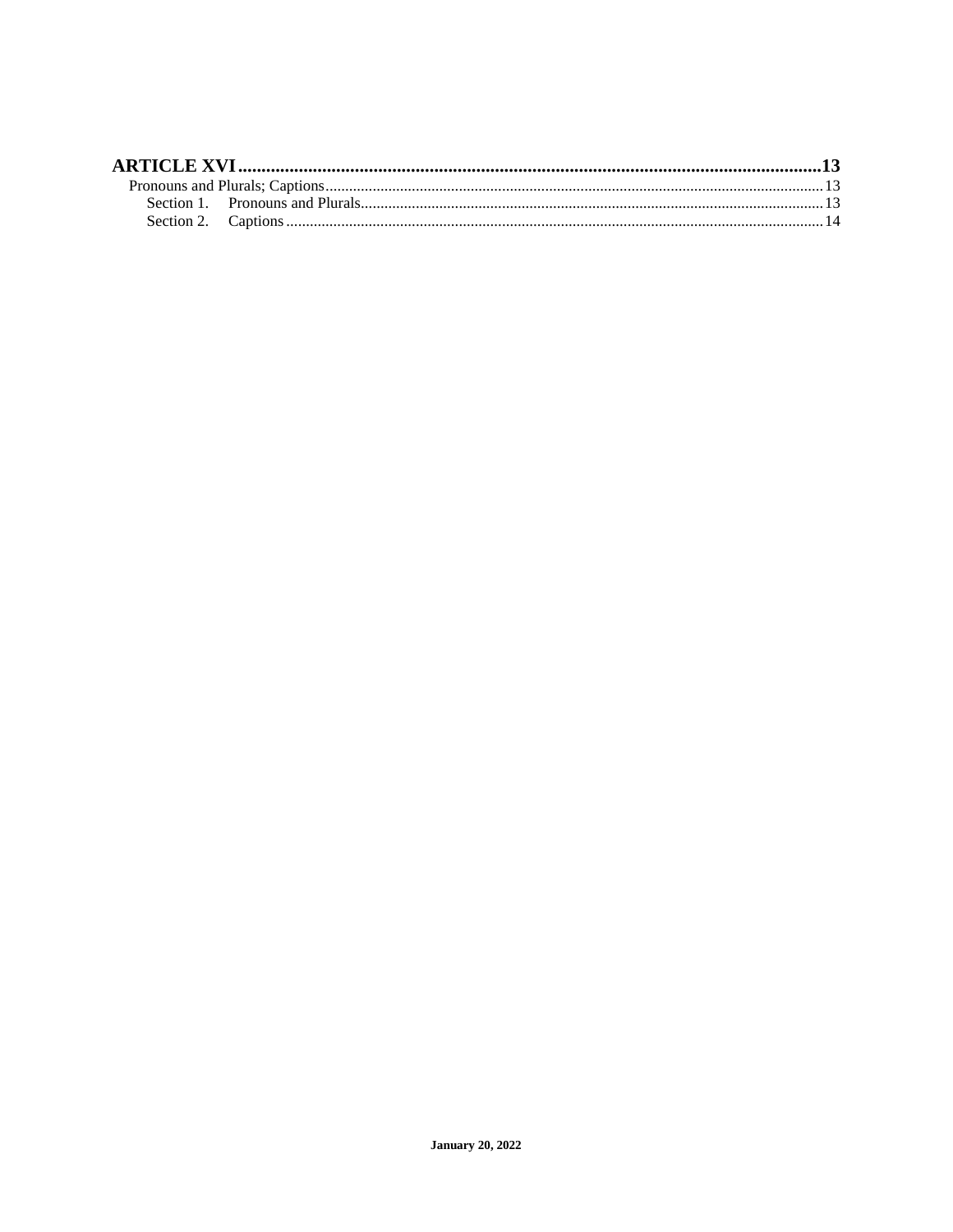# **ARTICLE I**

# **Offices**

The principal office of the Association in the State of Nebraska shall be located in the City of Lincoln, County of Lancaster. The Association may have such other offices, either within or without the State of Nebraska as the Board of Directors may determine or as the affairs of the Association may require from time to time.

The Association shall have and continuously maintain in the State of Nebraska a registered office and a registered agent whose office is identical to such registered office, as required by the Nebraska Nonprofit Corporation Act. The registered office may be, but need not be, identical to the principal office in the State of Nebraska, and the address of the registered office may be changed from time to time by the Board of Directors.

# **ARTICLE II**

# **Members and Membership**

## **Section 1. Members and Membership**

This Association shall be a membership organization with no capital stock and no dividends or pecuniary profit of any character shall inure to the benefit of any individual. There shall be two classes of membership in this Association as follows: (1) Honorary membership is available to all past presidents of the Association and automatically conferred upon each such past president upon the election and qualification of his successor in the office of president. Honorary membership may also be conferred upon any person in accordance with a resolution duly adopted at any meeting of the members. (2) Voting membership shall consist of one vote for each of the ninety-three counties of the State of Nebraska who are members.

Any person eligible for membership, except honorary members, shall be accepted and enrolled upon application and payment of dues. Any member may be expelled upon a finding by the Board of Directors that membership requirements have not been met.

## **Section 2. Voting Rights**

Each voting member shall be entitled to one vote on each matter submitted to a vote of the members. Each vote shall be cast by the Chairman of the County Board of Commissioners or Supervisors (County Board) or his or her designee. There shall be no votes cast by proxy.

## **Section 3. Suspension, Expulsion and Termination**

The Board of Directors by an affirmative vote of two-thirds of all the members of the Board may suspend or expel a member for cause, provided not less than fifteen (15) days prior written notice of such suspension or expulsion stating the reason(s) therefore is given to the member, after an appropriate hearing by the Board or its designee not less than five (5) days before the effective date of the suspension or expulsion, and may, by a majority vote of those present at any regularly constituted meeting, terminate the membership of any member who becomes ineligible for membership, or suspend or expel any member who shall be in default in the payment of dues for the period fixed in Article X of these Bylaws after the same notice and hearing requirements as previously set forth in this section have been satisfied.

# **Section 4. Resignation**

Any voting member may resign by filing a written resignation with the Secretary-Treasurer of the Board of Directors, signed by the Chairman of the County Board, as the case may be, said resignation effective when notice is delivered unless the notice specifies a later effective date, but such resignation shall not relieve the member so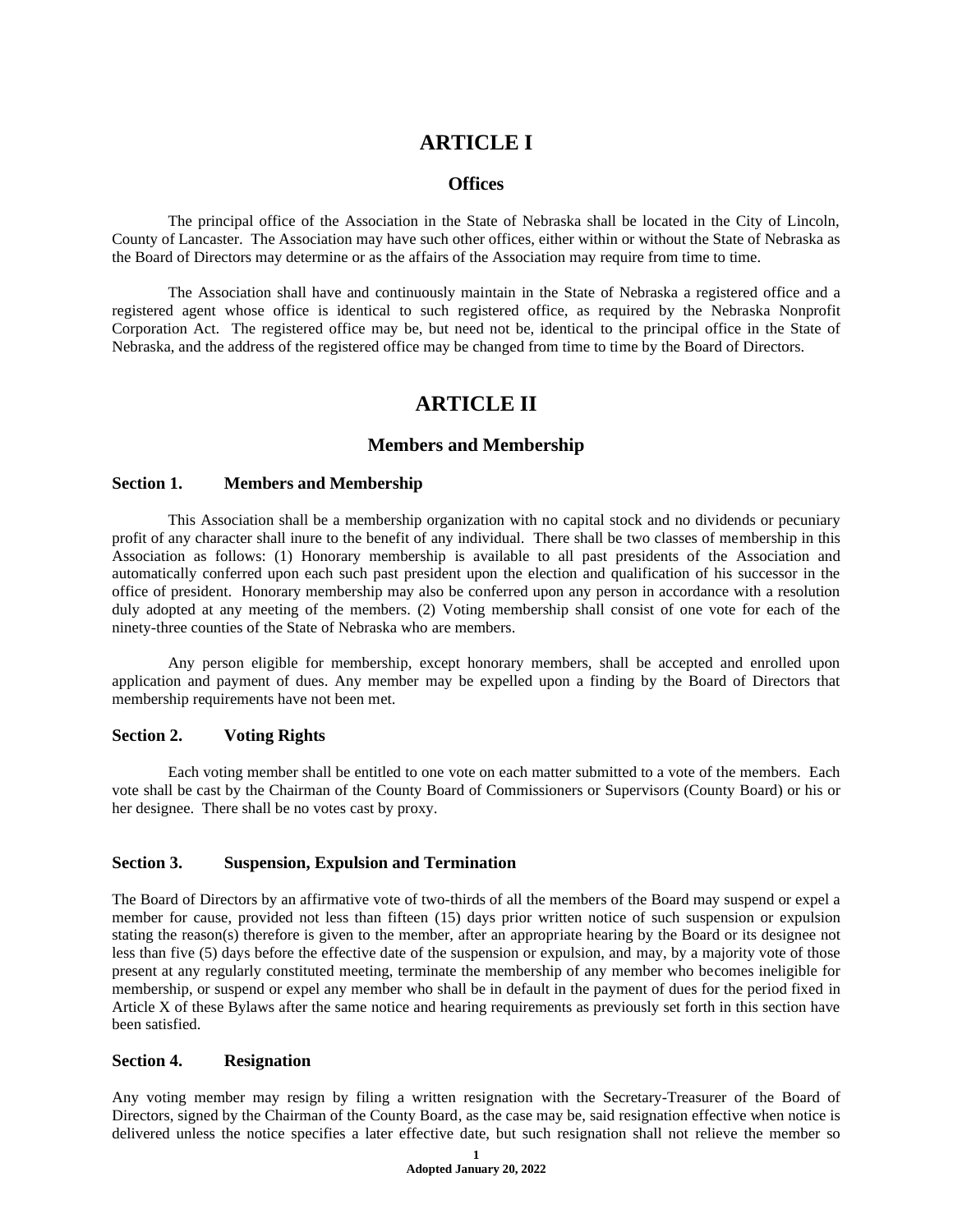resigning of the obligation to pay any dues, assessments, or other charges theretofore accrued and unpaid. Any honorary member may resign by filing a written resignation with the Secretary-Treasurer of the Board of Directors.

#### **Section 5. Reinstatement**

Upon written request signed by the Chairman of the County Board of a former voting member and filed with the Secretary-Treasurer, the Board of Directors may, by the affirmative vote of two-thirds of the members of the Board, reinstate such former member to membership on such terms as the Board of Directors may deem appropriate. Upon written request signed by a former honorary member and filed with the Secretary-Treasurer, the Board of Directors may, by the affirmative vote of two-thirds of the members of the Board, reinstate such former honorary member to membership on such terms as the Board of Directors may deem appropriate.

#### **Section 6. Transfer of Membership**

Membership in this corporation is not transferable or assignable.

# **ARTICLE III**

# **Meetings**

#### **Section 1. Annual Meeting**

An annual meeting of the members shall be held in the month of December in each year, beginning with the year 2007 and each succeeding year thereafter, at a time as shall be set at the preceding regular meeting of the Board, unless otherwise determined by the Board of Directors, for the purpose of electing officers and installing Directors, and for the transaction of such other business as may come before the meeting. If the day fixed for the annual meeting is a legal holiday in the State of Nebraska, such meeting shall be held on the next succeeding business day.

#### **Section 2. Special Meetings**

Special meetings of the members may be called by the President, the Board of Directors, or not less than one-tenth of the members having voting rights.

#### **Section 3. Place of Meeting**

The Board of Directors may designate any place, either within or without the State of Nebraska, as the place of meeting for any annual meeting or for any special meeting called by the Board of Directors. If no designation is made or if a special meeting be otherwise called, the place of the meeting shall be the registered office of the corporation in the State of Nebraska; but if all of the members shall meet at any time and place, either within or without the State of Nebraska, and consent to the holding of a meeting, such meeting shall be valid without call or notice, and at such meeting any corporate action may be taken.

#### **Section 4. Notice of Meetings**

Written or printed notice stating the place, day, and hour of any meeting of members shall be delivered, either personally or by mail, to the chairman of the County Board or the County Clerk of each County that have current membership in the Association, not less than ten (10) or more than fifty (50) days before the date of such meeting, by or at the direction of the President, or the Secretary-Treasurer, or the officers or persons calling the meeting. In case of a special meeting or when required by statute or by these Bylaws, the purpose or purposes for which the meeting is called shall be stated in the notice. No notice need be given of adjourned meetings. If mailed, the notice of a meeting shall be deemed to be delivered when deposited in the United States mail addressed to the member at his or her address as it appears on the records of the corporation with postage thereon prepaid.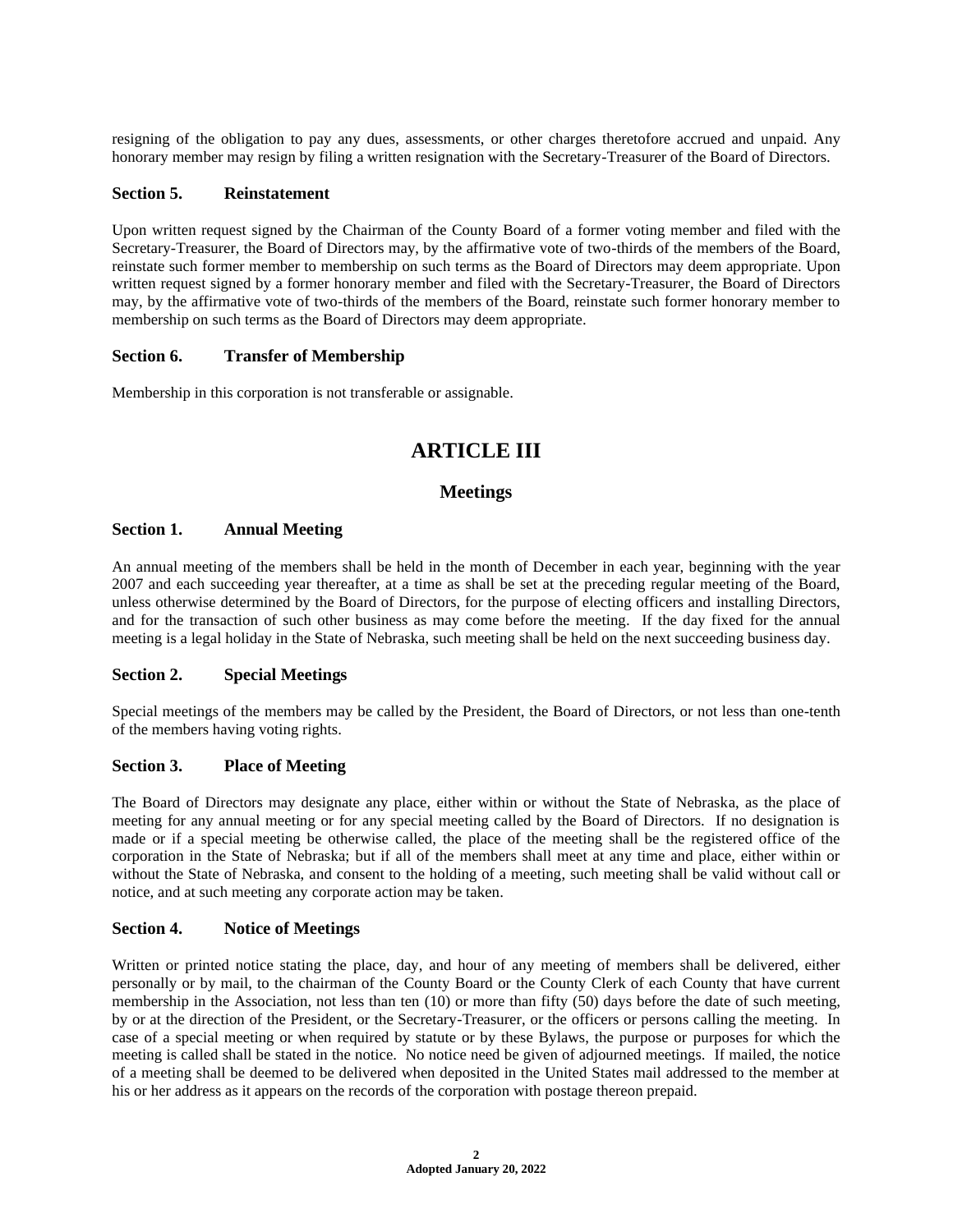## **Section 5. Action by Members Without a Meeting**

Any action required by law to be taken at a meeting of the members, or any action which may be taken at a meeting of the members may be taken without a meeting if a consent in writing, setting forth the action so taken, shall be signed by all of the members entitled to vote with respect to the subject matter thereof.

# **Section 6. Quorum**

The members holding one-tenth of the votes which may be cast at any meeting shall constitute a quorum at such meeting. If a quorum is not present at any meeting of members, a majority of the members present may adjourn the meeting from time to time without further notice.

## **Section 7. District Meetings**

Each District hereinafter described in Article IV may hold district meetings, either within or without the district, and conduct such business as may be necessary for the good of the district including the election of such district officers as the district members desire.

# **ARTICLE IV**

# **Board of Directors**

# **Section 1. General Powers**

The affairs of the Corporation shall be managed by its Board of Directors. Directors must be residents of the State of Nebraska, duly elected county officials from the following offices: Commissioners or Supervisors, County Clerks or Registers of Deeds, County Treasurers, Clerks of the District Court, County Assessors, County Attorneys, County Sheriffs, and County Surveyors serving as a County Highway Superintendent or County Engineer. All Directors shall be from a county whose membership is current.

## **Section 2a. Number, Tenure and Qualifications**

The Directors shall consist of the officers described in Article V of these Bylaws, hereinafter called Officers-Directors; one (1) County Commissioner or Supervisor from each county with more than one hundred fifty thousand (150,000) inhabitants, as determined according to U.S. Census data; hereinafter called Metropolitan Directors; one (1) County Commissioner or Supervisor from each of the following districts of the State; hereinafter called District Directors:

Panhandle District Northeast District West Central District Southeast District Central District

and one (1) person from each of the following county officials' affiliate organization, hereinafter called Affiliate Directors:

County Clerks and Registers of Deeds Clerks of the District Court County Treasurers County Assessors County Attorneys County Sheriffs County Surveyors serving as a County Highway Superintendent or County Engineer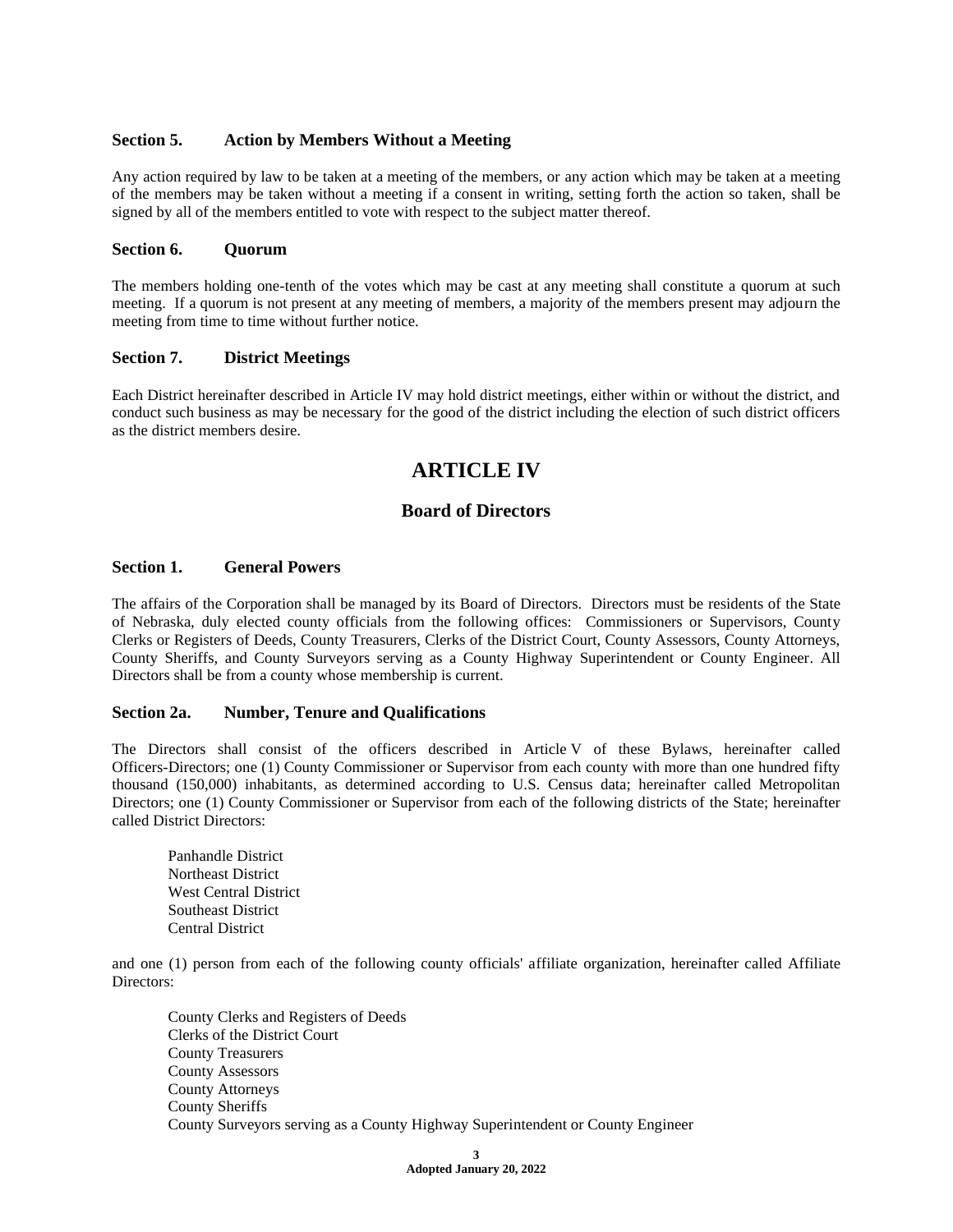There shall also be one (1) nonvoting ex officio Director: the county official appointed annually by the Directors to serve as the Nebraska representative on the National Association of Counties (NACo) Board of Directors, hereinafter called the Ex Officio Director. The Ex Officio Director shall be in addition to the above defined Directors, unless the person so appointed already serves as an Officer, Metropolitan, District, or Affiliate Director in which event there shall be no Ex Officio Director.

The Districts shall consist of the following counties:

PANHANDLE DISTRICT: Banner, Box Butte, Cheyenne, Dawes, Deuel, Garden, Kimball, Morrill, Scotts Bluff, Sheridan and Sioux.

NORTHEAST DISTRICT: Antelope, Boone, Boyd, Brown, Burt, Cedar, Colfax, Cuming, Dakota, Dixon, Dodge, Holt, Keya Paha, Knox, Madison, Nance, Pierce, Platte, Rock, Stanton, Thurston, Washington, and Wayne.

WEST CENTRAL DISTRICT: Arthur, Blaine, Chase, Cherry, Dundy, Frontier, Furnas, Gosper, Grant, Hayes, Hitchcock, Hooker, Keith, Lincoln, Logan, McPherson, Perkins, Red Willow, and Thomas.

SOUTHEAST DISTRICT: Butler, Cass, Douglas, Fillmore, Gage, Jefferson, Johnson, Lancaster, Nemaha, Otoe, Pawnee, Richardson, Saline, Sarpy, Saunders, Seward, and Thayer.

CENTRAL DISTRICT: Adams, Buffalo, Clay, Custer, Dawson, Franklin, Garfield, Greeley, Hall, Hamilton, Harlan, Howard, Kearney, Loup, Merrick, Nuckolls, Phelps, Polk, Sherman, Valley, Webster, Wheeler, and York.

Each District Director shall be elected by the district he or she represents at an official district meeting, and for the following terms:

Panhandle, West Central and Northeast Districts: Two (2) year term commencing January 1, 1969, and every two (2) years thereafter.

Southeast and Central Districts: One (1) year term commencing January 1, 1969; then for two (2) year terms commencing January 1, 1970, and every two (2) years thereafter.

Each Metropolitan Area Director shall be elected by the County Commissioners or Supervisors in their respective counties and for terms of two (2) years commencing January 1, 1971, or the ensuing January 1 following population qualification, and every two (2) years thereafter.

Each Affiliate Director shall be elected by their respective affiliate organization and for the following terms:

County Clerks/Registers of Deeds, County Treasurers and County Assessors: Two (2) year term commencing January 1, 1979 and every two (2) years thereafter.

County Sheriffs and Clerks of District Court: One (1) year term commencing January 1, 1979; then for two (2) year terms commencing January 1, 1980, and every two (2) years thereafter.

County Highway Superintendents/Surveyors/Engineers: Two (2) year term commencing January 1, 1983, and every two (2) years thereafter.

County Attorneys: Two (2) year term commencing January 1, 2010, and every two (2) years thereafter.

Each District Director and each Metropolitan Director shall take office on the respective January first that his or her term commences and shall hold office until his or her successor shall have been duly elected or appointed and qualified.

The Ex Officio Director, if any, shall take office beginning January 1,1996, and shall hold office from that date until expiration of the appointment and until a successor shall have been duly appointed and qualified.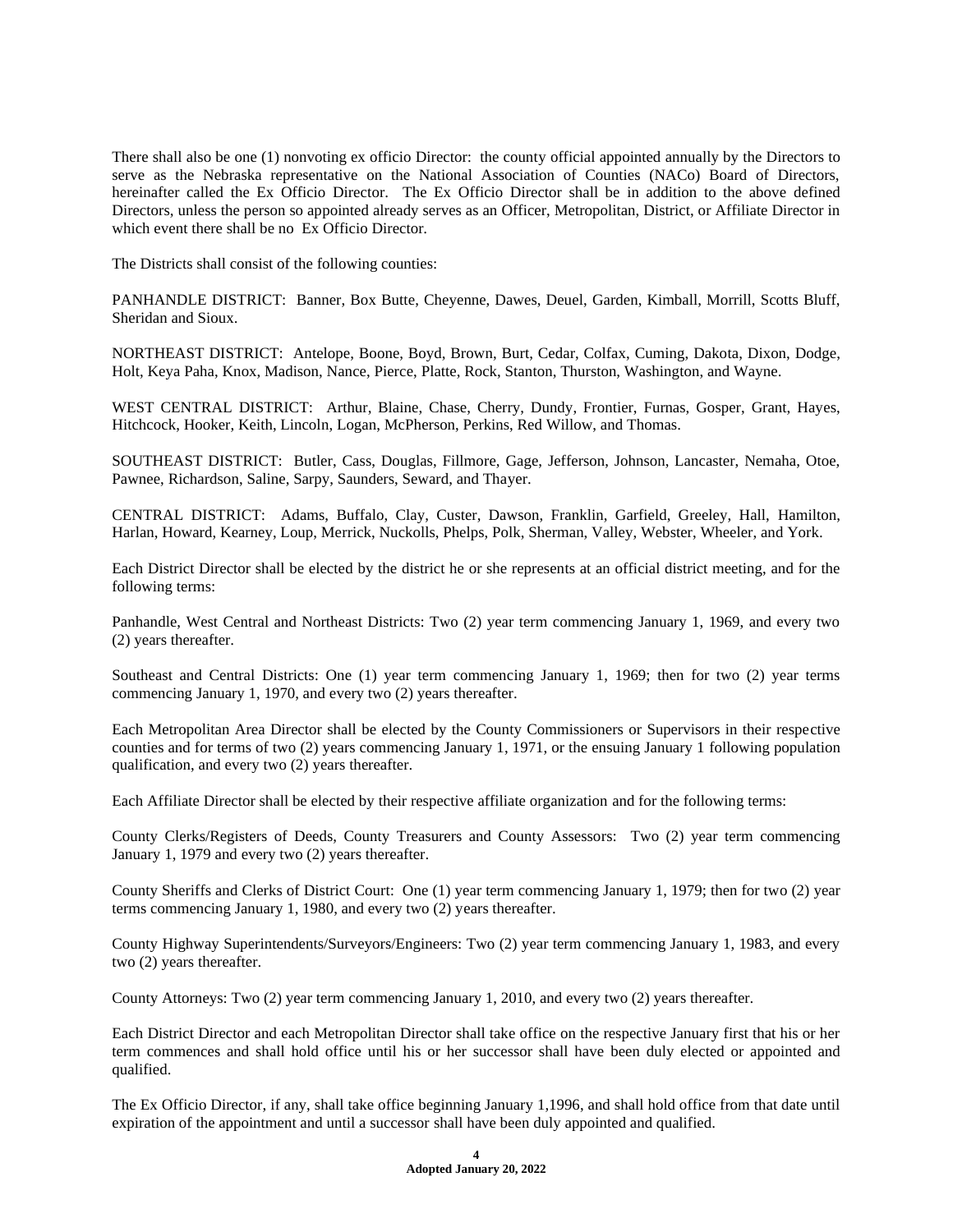# **Section 2b. Board Member Tenure**

Commencing with the newly elected directors whose term begins January 1, 1985, and all directors elected in subsequent years, the tenure of a director shall not exceed three (3) consecutive, two (2) year terms of office. Tenure shall exclude time served as a director appointed to fill a vacancy.

# **Section 3. Regular Meetings**

A regular annual meeting of the Board of Directors shall be held without other notice than this Bylaw, at the same place and general time as, the annual meeting of members. The Board of Directors may provide by resolution the time and place, either within or without the State of Nebraska, for holding of additional regular meetings of the Board without other notice than such resolution.

# **Section 4. Special Meetings**

Special meetings of the Board of Directors may be called by or at the request of the President or any two (2) Directors. The person or persons authorized to call special meetings of the Board may fix any place, either within or without the State of Nebraska, as the place for holding any special meeting of the Board called by them.

# **Section 5. Notice of Special Meetings**

Notice of any special meeting of the Board by Directors shall be given at least two (2) days previously thereto by written notice delivered personally or sent by mail to each Director at his or her address as shown by the records of the corporation, or by telecopier, facsimile, email or other electronic means. If mailed, such notice shall be deemed to be delivered when deposited in the United States mail in a sealed envelope so addressed, with postage thereon prepaid. Any Director may waive notice of any meeting. The attendance of a Director at any meeting shall constitute a waiver of notice of such meeting, except where a Director attends a meeting for the express purpose of objecting to the transaction of any business because the meeting is not lawfully called or convened. Neither the business to be transacted at, nor the purpose of, any regular or special meeting of the Board need to be specified in the notice or waiver of notice of such meeting, unless specifically required by law or by these Bylaws.

## **Section 6. Electronic Media Meetings**

The Board of Directors, any standing committee or any committee appointed by the Board of Directors, may permit any or all directors or committee members, as the case may be, to participate in a regular or special meeting by, or conduct the meeting through the use of, any means of communication by which all directors or committee members participating may simultaneously hear each other during the meeting. A director or committee member, as the case may be, participating in a meeting by this means shall be deemed to be present in person at the meeting.

## **Section 7. Quorum**

A majority of the Board of Directors shall constitute a quorum for the transaction of business at any meeting of the board; but if less than a majority of the Directors are present at said meeting, a majority of the Directors present may adjourn the meeting from time to time without further notice.

## **Section 8. Manner of Acting**

The act of a majority of the Directors present at a meeting at which a quorum is present when a vote is taken shall be the act of the Board of Directors, unless the act of a greater number is required by law or by these Bylaws.

## **Section 9. Compensation**

Directors as such shall not receive any stated salaries for their services, but by resolution of the Board of Directors a fixed sum and expenses of attendance, if any may be allowed for attendance at each regular or special meeting of the Board; but nothing herein contained shall be construed to preclude any Director from serving the corporation in any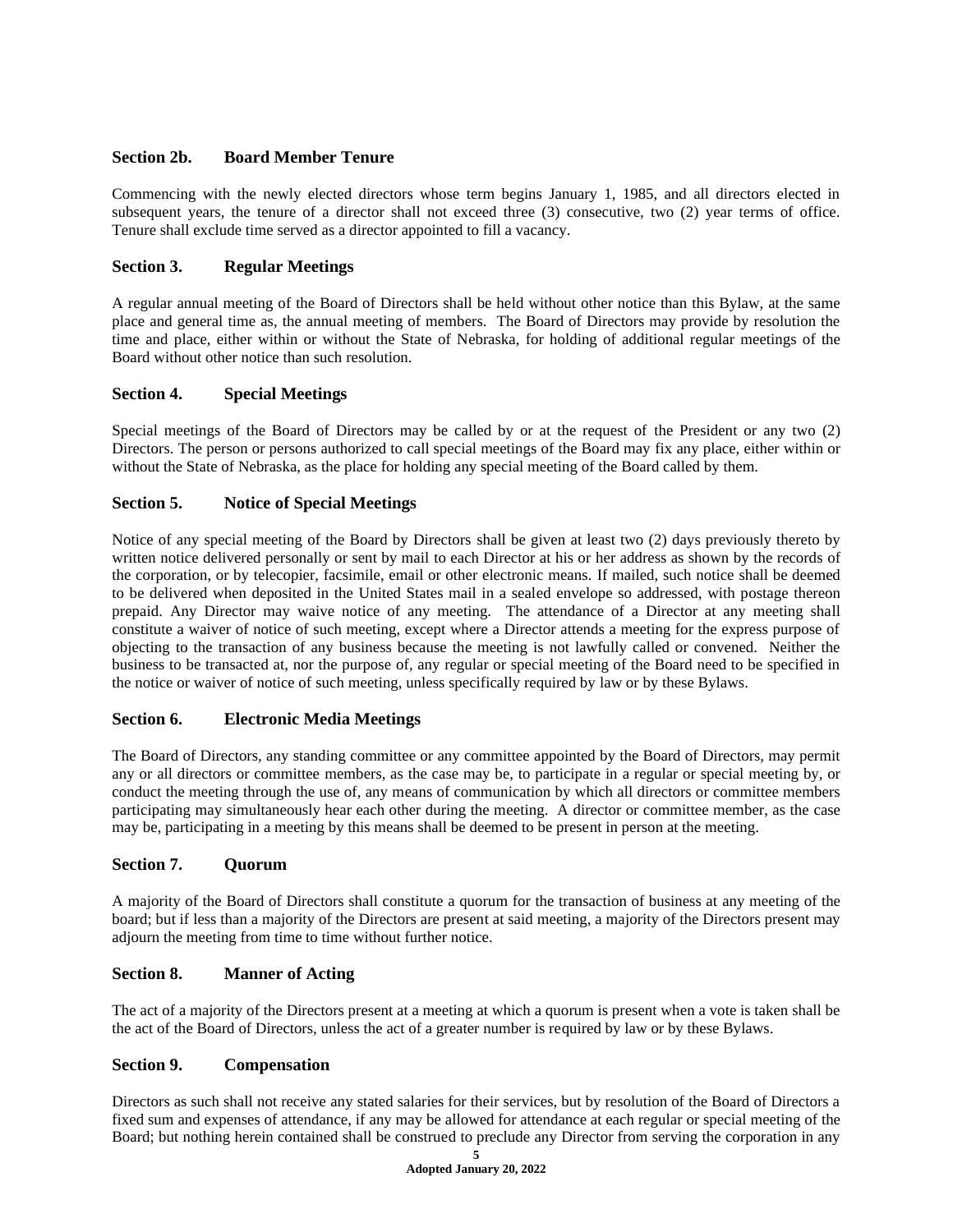other capacity and receiving compensation therefore.

## **Section 10. Vacancies**

Any vacancy occurring in the Board of Directors and any directorship to be filled by reason of an increase in the number of Directors, shall be filled by the Board of Directors. A District Director vacancy shall not be filled by the Board of Directors without a recommendation from the district association wherein the vacancy occurred. A Director elected to fill a vacancy shall be elected for the unexpired term of his or her predecessor in office.

## **Section 11. Action by Directors Without a Meeting**

Any action required by law to be taken at a meeting of Directors, or any action which may be taken at a meeting of Directors, may be taken without a meeting if a consent in writing, setting forth the action so taken, shall be signed by all of the Directors.

#### **Section 12. Budget**

A budget shall be prepared by the Executive Director and presented to the Executive Committee. The Executive Committee shall review, modify if necessary, and present such proposed budget to the Board of Directors of the Association for the Board's consideration and adoption.

# **ARTICLE V**

# **Officers**

## **Section 1. Officers**

Beginning January 1, 2013, the officers of the corporation shall be a President, a Vice President, a Second Vice President, a Secretary-Treasurer, and the immediate Past President and shall, with the exception of the immediate Past President, be elected annually by the members of the corporation; and such other officers as may be elected or appointed in accordance with provisions of the Article. All five officers' positions may be held by County Commissioners or Supervisors, or at any given time, by no more than two (2) members from the county officials' affiliate organizations enumerated in Article IV, Section 2a of these Bylaws. The Board of Directors may elect or appoint such other officers, including one (1) or more Assistant Secretaries and one (1) or more Assistant Treasurers, as it shall be deemed desirable, such officers to have the authority and perform the duties prescribed, from time to time by the Board of Directors. Any two or more offices may be held by the same persons, except the offices of President and Secretary-Treasurer. No officers, other than the President, Vice President, Second Vice President, Secretary-Treasurer, and immediate Past President, shall be members of the Board of Directors.

## **Section 2. Election and Term of Office**

The officers of the corporation shall be elected annually for a term of one year at the annual conference of members of the corporation, with the term commencing on January 1st following the election and then concluding December 31st. Resignation, disqualification, or removal from office shall make any officer ineligible to hold office in the corporation, and shall result in a vacancy. No President, Vice President or Second Vice President may be elected to succeed himself or herself in the same office except where such officer has served only a part of a term.

Beginning with the 2012 annual conference of members of the corporation, a qualified individual shall be nominated and elected annually for each officer position from the respective district in order of rotation. The annual rotation order for the position is:

Secretary-Treasurer: Panhandle, Northeast, West Central, Southeast, Central; Second Vice President: Central, Panhandle, Northeast, West Central, Southeast; Vice President: Southeast, Central, Panhandle, Northeast, West Central; and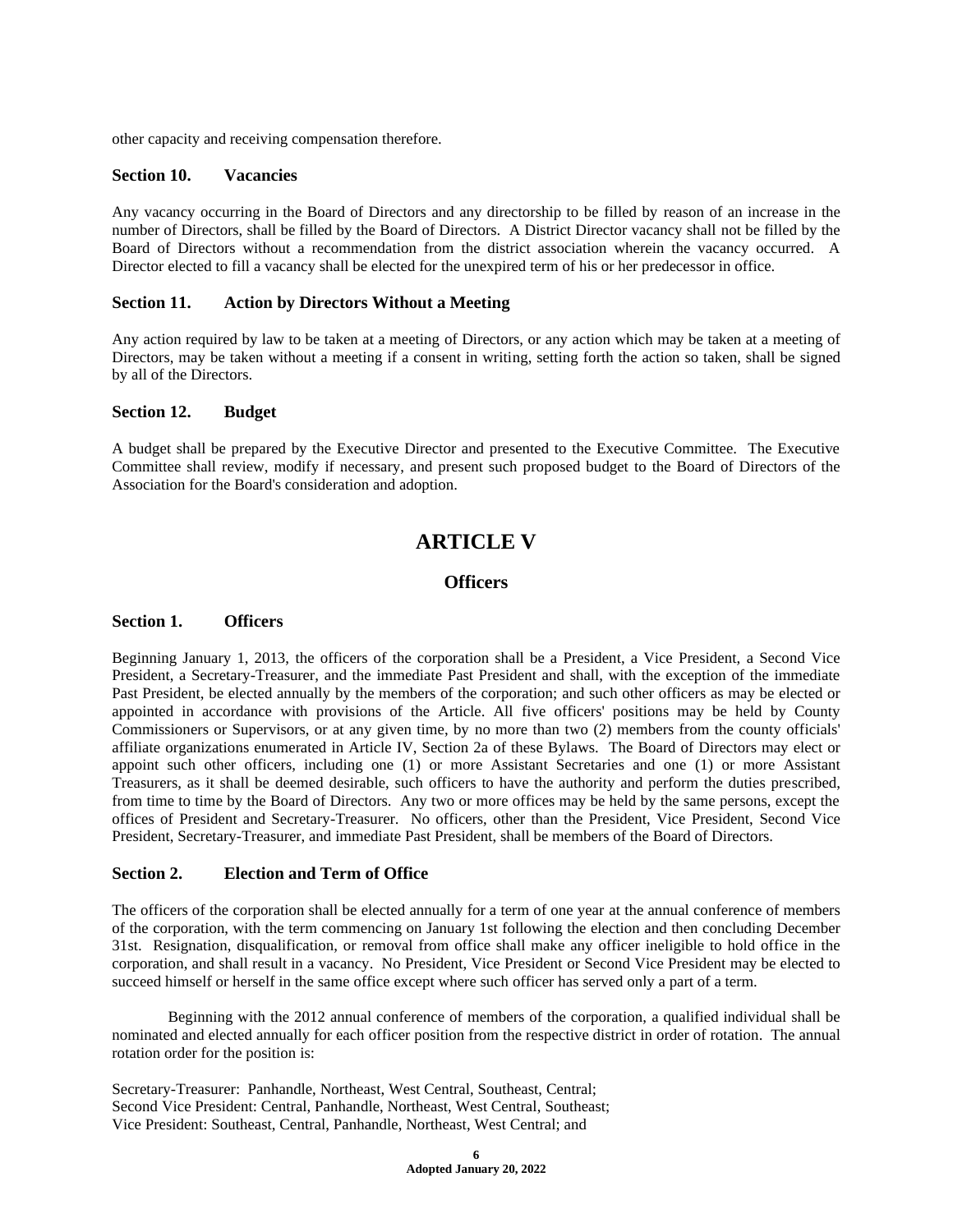President: West Central, Southeast, Central, Panhandle, Northeast.

## **Section 3. Removal**

Any officer elected or appointed by the Board of Directors may be removed by the Board of Directors whenever in its judgment the best interests of the corporation would be served thereby, but such removal shall be without prejudice to the contract rights, if any, of the officer so removed.

## **Section 4. Vacancies**

A vacancy in any office because of death, resignation, removal, disqualification or otherwise shall be filled by the Board of Directors for the unexpired portion of the term.

# **Section 5. President**

The President shall be the principal executive officer of the corporation and shall in general supervise and control all of the business and affairs of the corporation. The President shall preside at all meetings of the members and of the Board of Directors. The President shall sign, with the Secretary-Treasurer or any other proper officer of the corporation authorized by the Board of Directors, any deeds, mortgages, bonds, contracts, or other instruments which the Board of Directors has authorized to be executed, except in cases where the signing and execution thereof shall be expressly delegated by the Board of Directors or by these Bylaws or by statute to some other officer or agent of the corporation. The President shall perform all duties incident to the office of President and such other duties as may be prescribed by the Board of Directors from time to time.

# **Section 6. Vice President**

In the absence of the President or in the event of the President's inability or refusal to act, the Vice President (or in the event there is more than one Vice President, the Vice Presidents in the order of their election) shall perform the duties of the President, and when so acting, shall have all the powers of and be subject to all the restrictions upon the President. Any Vice President shall perform such other duties as from time to time may be assigned to the Vice President by the President or by the Board of Directors.

# **Section 7. Second Vice President**

In the absence of the President and Vice President, or in the event of the President and Vice President's inability or refusal to act, the Second Vice President shall perform the duties of the President, and when so acting, shall have all the powers of and be subject to all the restrictions upon the President. In the absence of the Vice President, or in the event of the Vice President's inability or refusal to act, the Second Vice President shall perform the duties of the Vice President, and when so acting, shall have all the powers of and be subject to all the restrictions upon the Vice President. Any Second Vice President shall perform such other duties as from time to time may be assigned to the Second Vice President by the President or by the Board of Directors.

## **Section 8. Secretary-Treasurer**

The Secretary-Treasurer shall keep the minutes of the meetings of the members and of the Board of Directors in one or more books provided for that purpose; see that all notices are duly given in accordance with the provisions of these Bylaws or as required by law; be custodian of the corporate records and of the seal of the corporation and see that the seal of the corporation is affixed to all documents, the execution of which on behalf of the corporation under its seal is duly authorized in accordance with the provisions of these Bylaws; and keep a register of the post-office address of each member which shall be furnished to the Secretary-Treasurer by such member.

If required by the Board of Directors, the Secretary-Treasurer shall give a bond for the faithful discharge of the Secretary-Treasurer's duties in such sum and with such surety or sureties as the Board of Directors shall determine. The Secretary-Treasurer shall have charge and custody of and be responsible for all funds and securities of the corporation, receive and give receipts for moneys due and payable to the corporation from any source whatsoever, and deposit all such moneys in the name of the corporation in such banks, trust companies or other depositories as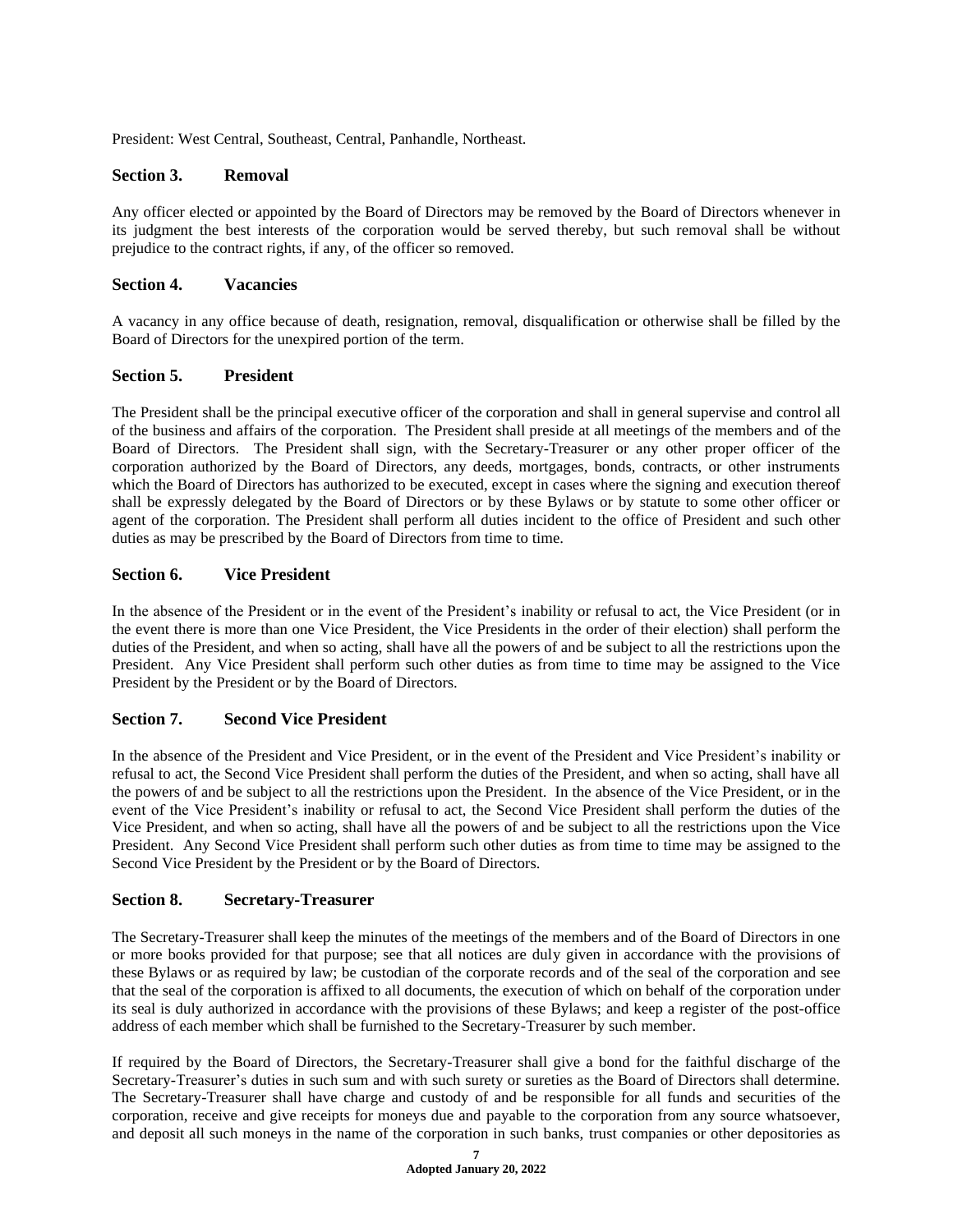shall be selected in accordance with the provisions of Article VII of these Bylaws except in cases where these various duties have been expressly delegated by the Board of Directors, or by these Bylaws, or by statute to some other officer or agent of the corporation. The Secretary-Treasurer shall perform all the duties incident to the office of Secretary-Treasurer and such other duties as from time to time may be assigned to him by the President or by the Board of Directors.

## **Section 9. Assistant Treasurers and Assistant Secretaries**

If required by the Board of Directors, the Assistant Treasurers shall give bonds for the faithful discharge of their duties in such sums and with such sureties as the Board of Directors shall determine. The assistant Treasurers and assistant Secretaries, in general, shall perform such duties as shall be assigned to them by the Treasurer or the Secretary or by the President or the Board of Directors.

# **ARTICLE VI**

# **Executive Director**

The Executive Director is responsible for planning and administering Association activities as directed by the Executive Committee and the Board of Directors. The Executive Director is responsible for planning and coordinating state and national lobbying activities; planning, establishing and supervising office procedures; preparing and proposing the annual Association budget to the Executive Committee; providing training and continuing education for county officials; administering the adopted budget; and hiring, supervising, and annually evaluating Association staff members.

When a vacancy occurs in the position of Executive Director, the Executive Committee may appoint a Search Committee. The number of persons serving on the Search Committee shall be seven (7). The Search Committee shall solicit applications from all persons being eligible for and interested in appointment to the position of Executive Director by notifying the news media and national publications to ensure that prospective applicants will have an opportunity to seek the position. After a reasonable time has elapsed, during which applications can be filed, the Search Committee shall recommend five (5) applicants deemed best qualified for the position. The Board of Directors shall interview the five (5) recommended candidates in a manner which does not allow the candidates to be known to one another. A vacancy cannot be filled with less than two-thirds vote of the Board membership.

The Executive Director may be removed from office by a majority vote of the Board membership at any regular or special meeting of the Association, provided that at least ten (10) days' notice must be given to members of the Board of Directors.

# **ARTICLE VII**

## **Committees**

## **Section 1. Committees of Directors**

The Board of Directors, by resolution adopted by a majority of the Directors in office, may designate and appoint one or more committees, each of which shall consist of two or more Directors, which committees, to the extent provided in said resolution, shall have and exercise the authority of the Board of Directors in the management of the corporation; provided, however, that no such committee shall have the authority of the Board of Directors in reference to amending, altering or repealing the Bylaws; electing, appointing or removing any member of any such committee or any Director or officer of the corporation, amending the Articles of Incorporation; adopting a plan of merger or consolidation with another corporation; authorizing the sale, lease, exchange or mortgage of all or substantially all of the property and assets of the corporation; authorizing the voluntary dissolution of the corporation or revoking proceedings therefore; adopting a place for the distribution of the assets of the corporation or amending, altering or repealing any resolution of the Board of Directors which by its terms provides that it shall not be amended, altered or repealed by such committee. The designation and appointment of any such committee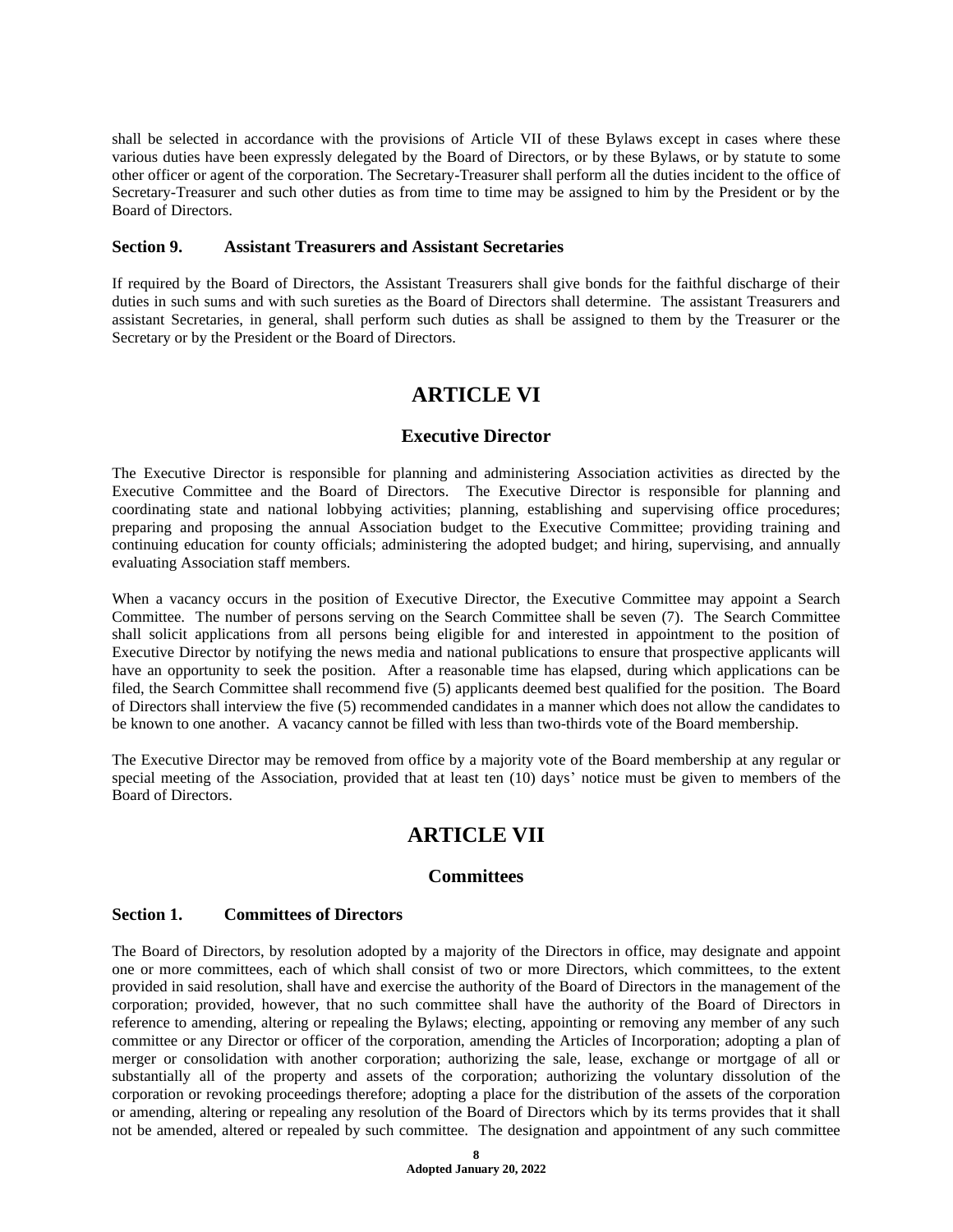and the delegation thereto of authority shall not operate to relieve the Board of Directors, or any individual Director of any responsibility imposed upon the Board of Directors or any individual Director by law.

## **Section 2. Executive Committee**

The Executive Committee shall consist of the President, Vice President, Second Vice President, Secretary/Treasurer, and Immediate Past President. The Executive Committee shall have only those powers listed herein and any additional powers granted it by the Board of Directors.

The Executive Committee shall present a proposed annual association budget to the Board of Directors of the association for the Board's consideration and adoption.

The Executive Committee shall be notified by the Executive Director of any staff resignations and of the selection of persons to fill staff vacancies.

The Executive Committee shall appoint a Search Committee for the position of Executive Director as described in Article VI.

The Executive Committee shall present to the Board of Directors any recommendations which lead to the improvement of the Association.

The Executive Committee shall annually review the audit of the Association and report to the Board of Directors their findings.

The Executive Committee shall annually inspect all real and personal property owned by the Association.

The Executive Committee shall direct the President, any other member of the Executive Committee, or the Executive Director as to the voting of shares of common stock held by the Association, and the President or such other individual so designated shall have the power to vote such common stock on behalf of the Association as directed by the Executive Committee.

## **Section 3. Standing Committees**

## **A. Legislative Committee**

The Association shall maintain a Legislative Committee. The sole purpose of the Legislative Committee is to formulate and promote state and federal legislation as will be beneficial to the Nebraska Counties, and to the citizens thereof, and to oppose legislation detrimental thereto. The position established by the Legislative Committee regarding state and federal legislation or rules and regulations shall be the official position of the Association.

The Board of Directors and Officers of the Association shall serve as members of the Legislative Committee.

The Legislative Committee may be increased with the approval of the Board of Directors to include a representative of any affiliate organization not represented on the Board of Directors. The representative shall be appointed by the membership of the affiliate organization. The Board of Directors shall biannually review affiliate organization membership on the Legislative Committee to determine the continuation of membership. A representative on the Legislative Committee whose affiliate group is not on the Board of Directors shall not be reimbursed by the Association for their travel and expenses.

No Legislative Committee meeting shall be conducted outside the boundaries of the state of Nebraska. The transaction of business before the Legislative Committee shall be conducted in accordance with Roberts Rules of Order. The majority of the Legislative Committee shall constitute a quorum for the transaction of business. No motion may be adopted unless supported by a number equal to the amount of members required to constitute a quorum.

A record of the Legislative Committee's action shall be maintained in the Association office for at least one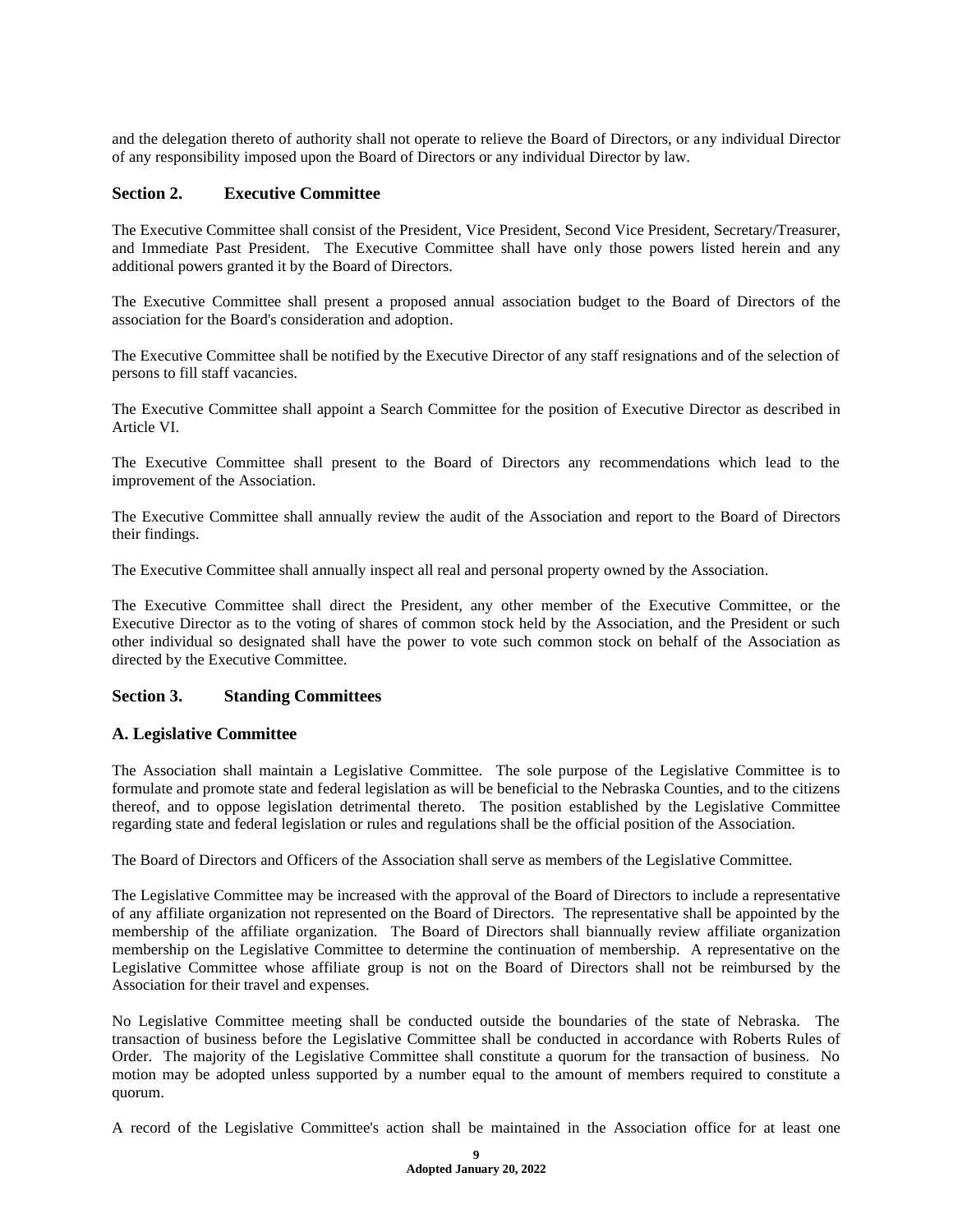legislative session, or one (1) year, whichever is greater. Notice of a Legislative Committee meeting to Association members shall be included in the Association's publications if feasible. Directors shall be responsible for notifying their respective districts or affiliate organizations of the Legislative Committee meeting dates.

# **B. County Board Committee**

The Association shall maintain a County Board Committee. The purpose of the County Board Committee is to assist in the communication and organization with county board members on legislative, economic and legal issues that will be beneficial to the Nebraska counties and to the citizens thereof. The County Board Committee shall assist in the planning and coordination of the annual County Board workshop and NACO Annual Conference.

The County Board Committee shall consist of all county board members serving on the NACO Board of Directors and shall be chaired by the highest ranking elected NACO officer.

The County Board Committee shall meet at least once per year each calendar year on dates established by the Committee. No County Board Committee meeting shall be conducted outside the boundaries of the state of Nebraska. The majority of the County Board Committee shall constitute a quorum for the transaction of business.

A record of the County Board Committee's actions shall be maintained in the Association office.

# **C. Benefit Services Committee**

The Association shall maintain a Benefit Services Committee. The purpose of the Benefit Services Committee is to make recommendations to the Board about NACO's group health insurance program and related programs, including use of the NACO Health Trust Fund to limit rate increases for plan members. The Committee shall ensure that the program provides the best possible coverage for all plan subscribers.

The Benefit Services Committee shall consist of seven county officials or employees from counties that participate in the NACO group health insurance plan. The Committee shall be appointed by the NACO President. There shall be at least one official from each NACO District on the Committee. Members of the NACO Board of Directors and NACO Officers who meet the Committee's eligibility requirements may serve on the Benefit Services Committee.

If a county terminates its participation in the NACO group insurance program, its representative is no longer eligible for membership on the Benefit Services Committee and a vacancy shall be declared. The vacancy will be filled by appointment by the NACO President in advance of the next meeting of the Benefit Services Committee.

The majority of the Committee shall constitute a quorum for the transaction of business. No motion may be adopted unless supported by a number equal to or greater than the number of members required to constitute a quorum. The Benefit Services Committee shall meet at least once each calendar year on dates established by the Committee. No Benefit Services Committee meeting shall be conducted outside the boundaries of the state of Nebraska.

A record of the County Board Committee's actions shall be maintained in the Association office.

# **Section 4. Other Committees**

Other committees not having and exercising the authority of the Board of Directors in the management of the corporation may be designated by a resolution adopted by a majority of the Directors present at a meeting at which a quorum is present. Except as otherwise provided in such resolution, members of each such committee shall be members of the corporation, and the President of the corporation shall appoint the members thereof. Any member thereof may be removed by the person or persons authorized to appoint such member whenever in their judgment the best interest of the corporation shall be served by such removal.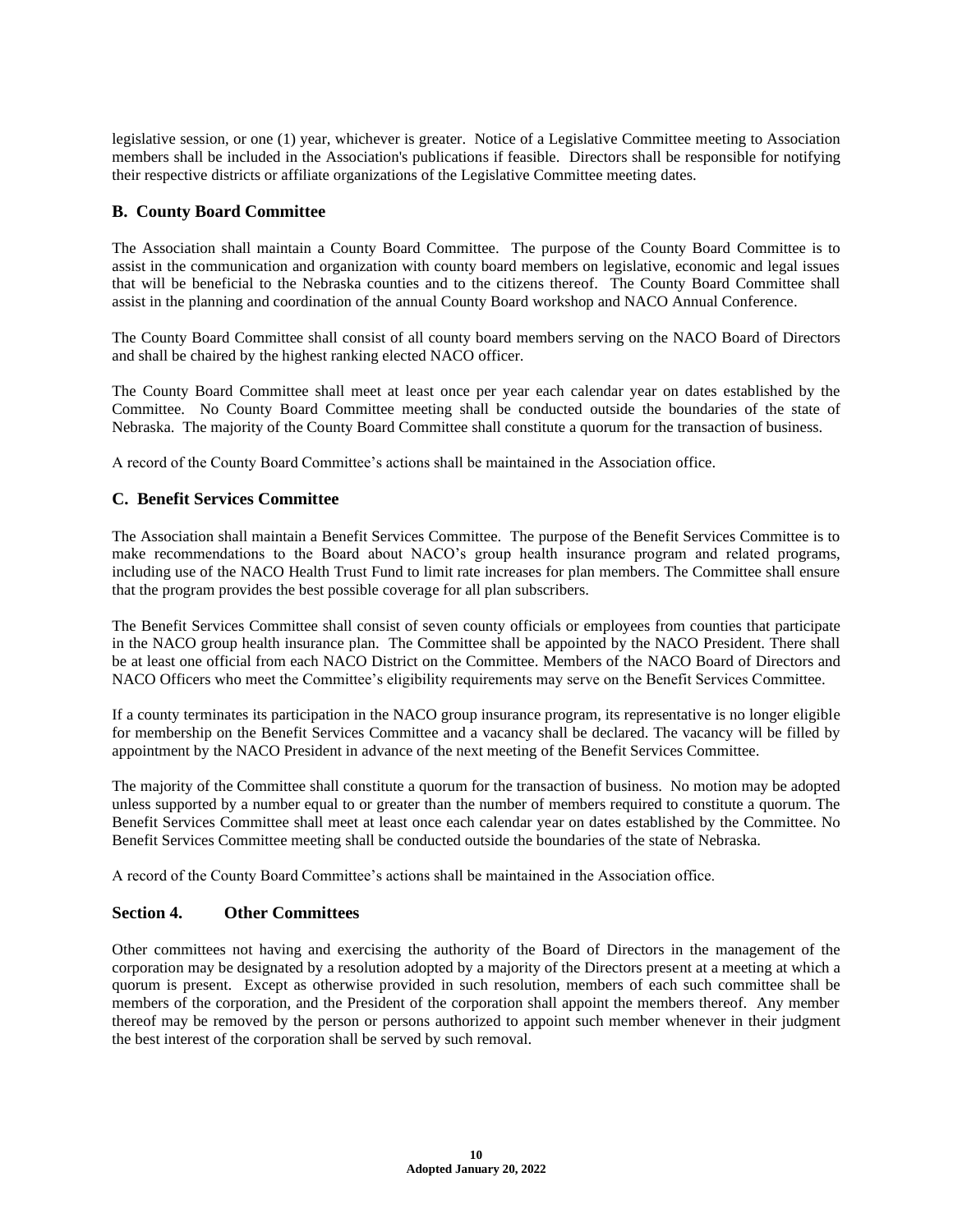# **Section 5. Term of Office**

Each member of a committee shall continue as such until the next annual meeting of the members of the corporation and until his or her successor is appointed, unless the committee shall be sooner terminated, or unless such member be removed from such committee, or unless such member shall cease to qualify as a member thereof.

## **Section 6. Chairman**

One (1) member of each committee shall be appointed Chairman of the committee by the person or persons authorized to appoint the members thereof.

## **Section 7. Vacancies**

Vacancies in the membership of any committee shall be filled by appointments made in the same manner as provided in the case of the original appointments.

## **Section 8. Quorum**

Unless otherwise provided in the resolution of the Board of Directors designating a committee, a majority of the whole committee shall constitute a quorum and the act of a majority of the members present at a meeting at which a quorum is present when a vote is taken shall be the act of the committee.

# **Section 9. Rules**

Each committee may adopt rules for its own operation not inconsistent with these Bylaws or with rules adopted by the Board of Directors.

# **ARTICLE VIII**

# **Contracts, Checks, Deposits and Funds**

## **Section 1. Contracts**

The Board of Directors may authorize any officer or officers, agent or agents of the corporation, in addition to the officers so authorized by these Bylaws, to enter into any contract or execute and deliver any instrument in the name of and on behalf of the corporation and such authority may be general or confined to specific instances.

## **Section 2. Checks, Drafts, Orders, and Instruments**

All checks, drafts or orders for the payment of money, notes or other evidences of indebtedness issued in the name of the corporation shall be signed by such officer or officers agent or agents of the corporation and in such manner as shall from time to time be determined by resolution of the Board of Directors. In the absence of such determination by the Board of Directors, such instruments shall be signed by the Secretary-Treasurer or an Assistant Treasurer and countersigned by the President or a Vice President of the corporation.

## **Section 3. Deposits**

All funds of the corporation shall be deposited from time to time to the credit of the corporation in such banks, trust companies or other depositories as the Board of Directors may select.

## **Section 4. Gifts**

The Board of Directors may accept on behalf of the corporation any contribution, gift, bequest or devise for the general purposes or for any special purpose of the corporation.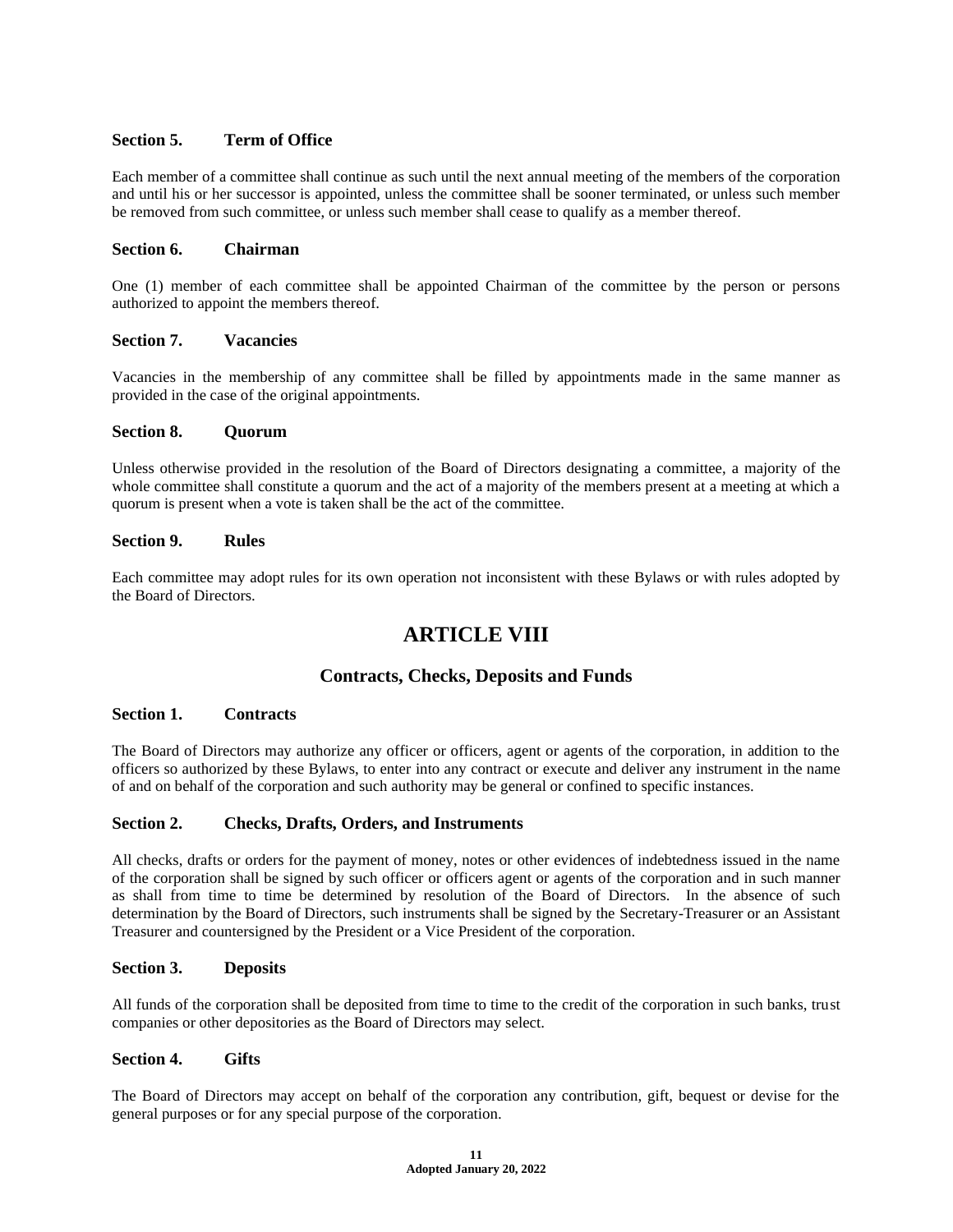# **ARTICLE IX**

# **Books and Records**

The corporation shall keep correct and complete books and records of account and shall also keep minutes of the proceedings of its members, Board of Directors and committees having any of the authority of the Board of Directors, and shall keep at the registered or principal office a record giving the names and addresses of the members entitled to vote. All books and records of the corporation may be inspected by any member or his or her agent or attorney for any proper purpose at any reasonable time.

# **ARTICLE X**

# **Fiscal Year**

The fiscal year of the corporation shall cease to be the calendar year on July 1, 1983, and shall henceforth begin on the first day of July and end on the last day of June of each year.

# **ARTICLE XI**

# **Dues**

## **Section 1. Annual Dues**

The Board of Directors may determine from time to time the amount of initiation fee, if any, and annual dues payable to the corporation by members.

#### **Section 2. Payment of Dues**

Dues shall be due on the first day of January in each year and shall be payable in two (2) equal installments. Invoices for dues will be delivered in July and November. Dues of a new member shall be prorated from the first day of the month in which such new member is elected to membership for the remainder of the fiscal year of the corporation.

#### **Section 3. Default and Termination of Membership**

When any member shall be in default in the payment of dues for a period of nine (9) months from the beginning of the fiscal year, his membership may thereupon be terminated by the Board of Directors in the manner provided in Article II of these Bylaws.

# **ARTICLE XII**

## **Seal**

The Board of Directors shall provide a corporate seal which shall be in the form of a circle and shall have inscribed thereon the name of the corporation and the words "Corporate Seal NEBRASKA ASSOCIATION OF COUNTY OFFICIALS".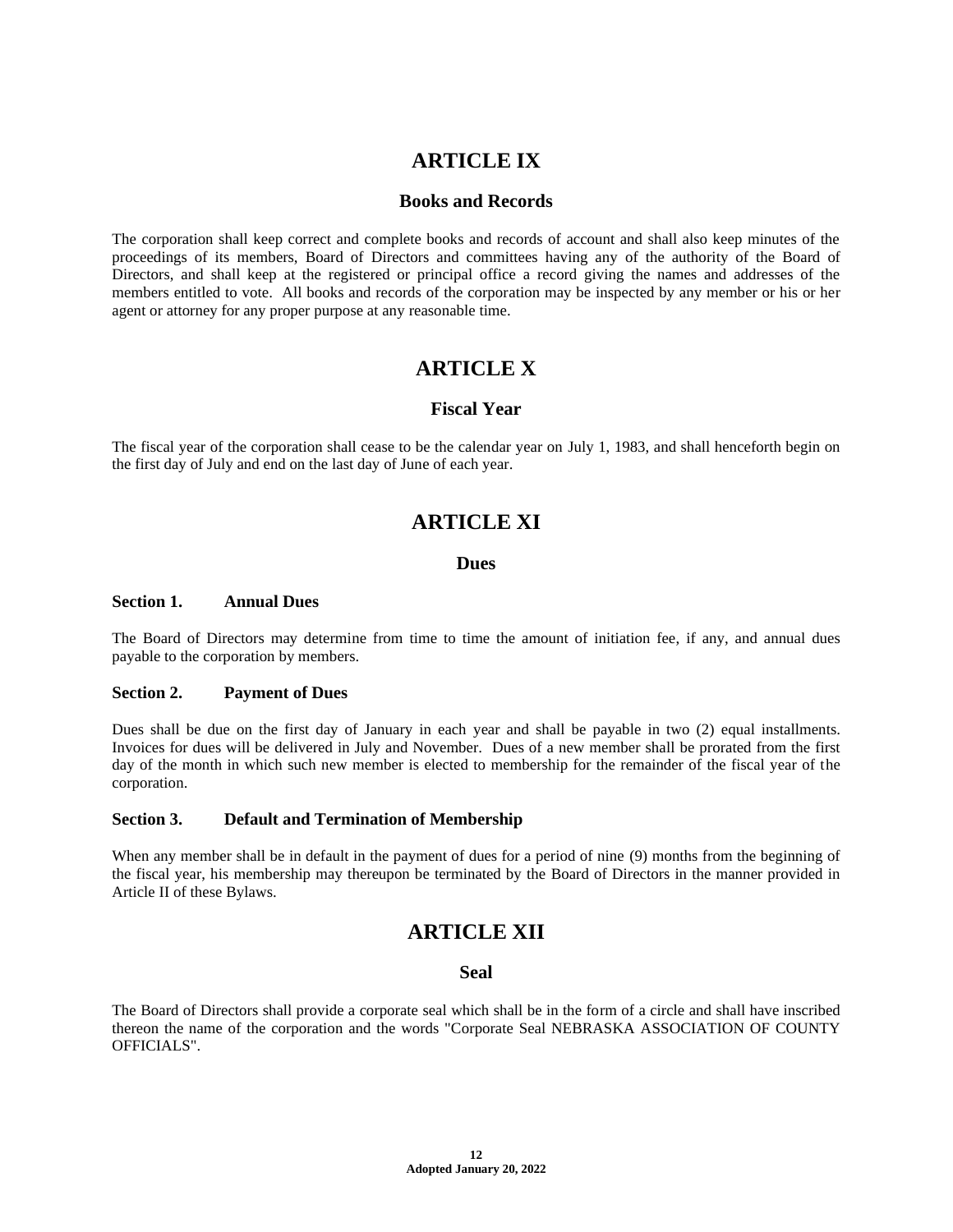# **ARTICLE XIII**

# **Waiver of Notice**

Whenever any notice is required to be given under the provisions of the Nebraska Nonprofit Corporation act or under the provisions of the Articles of Incorporation or the Bylaws of the corporation, a waiver thereof in writing signed by the person or persons entitled to such notice, whether before or after the time stated therein, shall be deemed equivalent to the giving of such notice.

# **ARTICLE XIV**

# **Amendments to Bylaws**

These Bylaws may be altered, amended or repealed as permitted by the Nebraska Nonprofit Corporation Act, and new Bylaws may be adopted by a majority of the Directors present at any regular meeting or at any special meeting, if at least two days written notice is given of intention to alter, amend or repeal or to adopt new Bylaws at such meeting.

# **ARTICLE XV**

# **Liability of Officers, Directors and Employees**

Each Director, Officer and Employee of the Association or former Director, Officer and Employee of the Association, shall be indemnified against expenses, judgments, decrees, fines, penalties, or amounts paid in settlement, or in connection with the defense of any pending or threatened or completed action, suit, or proceeding, criminal or civil, administrative or investigative, to which he or she is or may be made a party by reason of being or having been such Director, Officer or Employee. Provided, however, that a determination is made by a majority of the Directors of the Association who are not parties to or threatened with such action, suit or proceeding, or if there are not such Directors, by a majority of the entire Board of Directors.

(A) That such Director, Officer or Employee was not, and has not been adjudicated to have been guilty of gross negligence or willful misconduct in the performance of his or her duty to the Association; and

(B) That he or she acted in good faith in what he or she reasonably believe to be the best interest of the Association; and

(C) That in any matter the subject of a criminal action, suit, or proceeding, he or she had no reasonable cause to believe that his or her conduct was unlawful.

A person claiming indemnification shall be presumed in respect of any act or omission giving rise to such claim for indemnification, to have acted in good faith and in a manner he or she reasonably believed to be in or not opposed to the best interest of the Association, and with respect to any criminal matter, to have had no reasonable cause to believe his or her conduct was unlawful, and the termination of any action, suit, or proceeding by judgment, order settlement, or conviction, or upon a plea of nolo contendere or its equivalent, shall not, of itself, rebut such presumption.

# **ARTICLE XVI**

## **Pronouns and Plurals; Captions**

## **Section 1. Pronouns and Plurals**

All pronouns and any variations thereof shall be deemed to refer to the masculine, feminine, neuter, singular, or plural as the identity of the person or persons may require.